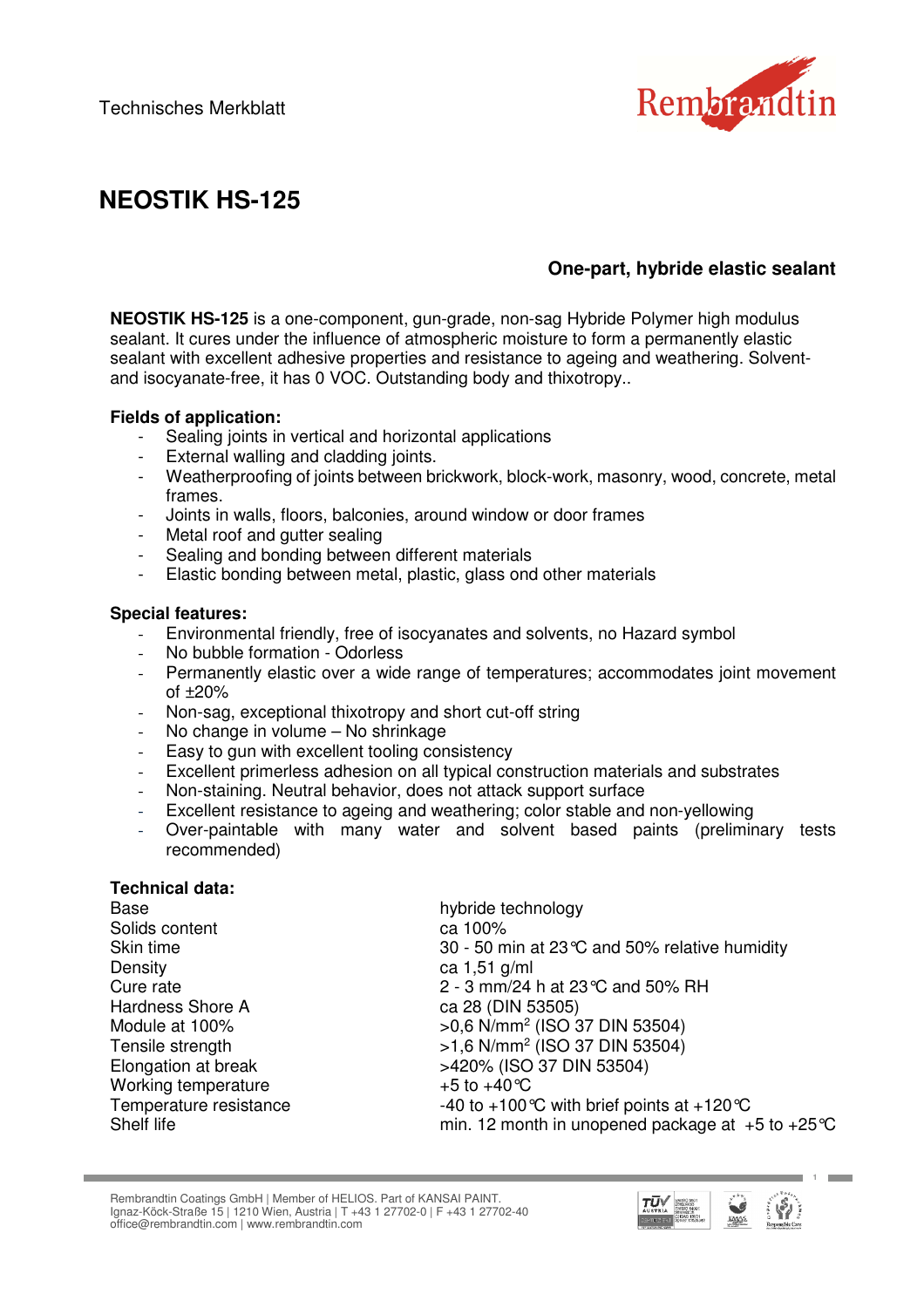

## **Limitations:**

- Not suitable for PE, PP, PC, PMMA, PTFE, soft plastics, neoprene and bituminous substrates - Not suitable in combination with chlorides (pools)

#### **Surface preparation:**

Pre-test substrates for adhesion. Surfaces must be clean, dry, free of water, oil, grease or rust and of sound quality. Remove all loose particles or residues with a jet of compressed air, sandpaper or hard brush. Glass, metal and other non-porous surfaces must be free of any coatings and wiped clean with solvent.

Screw on the plastic nozzle and cut it at an angle according to the desired bead thickness and profile. Fit the cartridge into a manual or pneumatic air operated gun provided with telescopic piston, because of the high viscosity of the material and extrude the adhesive/sealant carefully preventing air entrapment. Once opened, packs should be used up within a relatively short time. The optimum operating temperature for both substrate and sealant is between 15°C and 25°C.

#### Sealing:

In order to guarantee free movement of the sealant in joints, it is imperative that the sealant does not adhere to the bottom of the joint, therefore for correct joint caulking, a closed-cell polyethylene bead (joint backing rod) is to be placed at the proper depth. Firmly extrude sealant and apply in the joint making sure that it is in full contact with the sides of the joint and with the backing rod at the

bottom. Keep the nozzle in the sealant, continue on with a steady flow of sealant preceding the nozzle to avoid air entrapment. Avoid overlapping of sealant to eliminate entrapment of air. Sealant should be tooled to a smooth finish ensuring a full contact to the sides and back up material into the joint, this will also contribute in breaking the air bubbles which may be formed inside the sealant. Masking tape should be used where sharp exact joint lines or exceptionally neat lines are required. Remove the tape whilst the sealant is still soft.

#### **Bonding:**

Apply in spots or bead on the prepared surfaces then firmly press the parts which have to be bonded together.

#### **Finshing:**

Tooling and finishing must be carried out within the tack-free time of the sealant. Neostik HS-125M can be over-painted. The paint must be tested for compatibility by carrying out preliminary trials. Attention must be observed with the use of alcohol or alkyd-resin since they may interfere with the curing process of the sealant and reduce the drying time of the paint itself. It should be understood that the hardness and film thickness of the paint may impair the elasticity of the sealant and lead to cracking of the paint film. Avoid exposure to high levels of chlorine (avoid sealing joints in chlorinated swimming pools). Avoid contact with alcohol and other solvent cleaners during cure. When applying sealant, avoid air-entrapment. Since system is moisturecured, permit sufficient exposure to air. Bonded elements may require additional holding or support during curing period.

#### **Cleaning of equipment**

Clean tools with acetone or alcohol immediately after use. Cured material can only be removed mechanically.



**College**